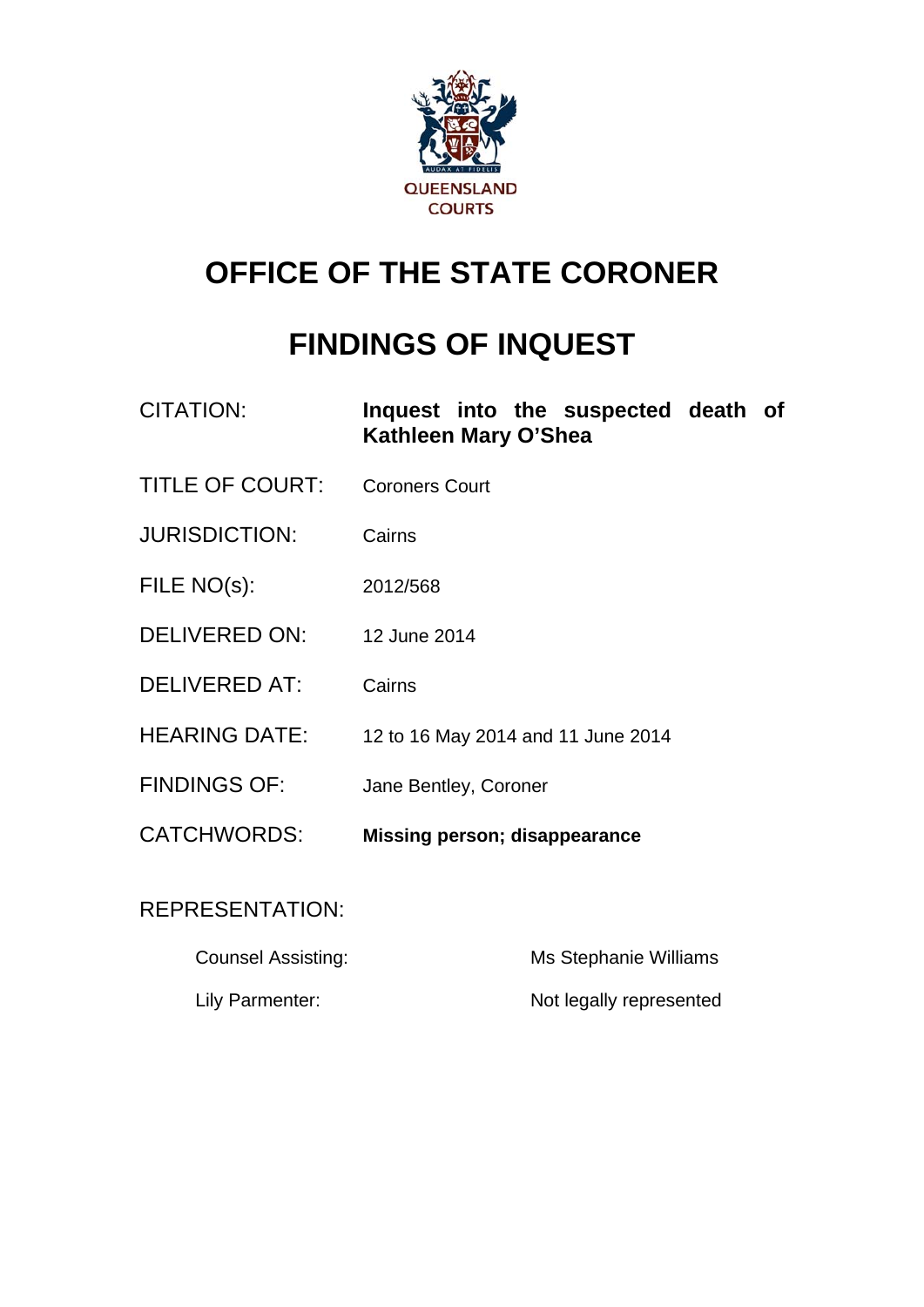Section 45 of the Coroners Act 2003 provides that when an inquest is held the coroner's written findings must be given to the family of the person who died, each of the persons or organisations granted leave to appear at the inquest and to officials with responsibility over any areas the subject of recommendations. These are my findings in relation to the suspected death of Kathleen Mary O'Shea. They will be distributed in accordance with the requirements of the Act and posted on the web site of the Office of the State Coroner.

# *Introduction*

# *The scope of the Coroner's inquiry and findings*

An inquest is not a trial between opposing parties but an inquiry into a death or suspected death. The scope of an inquest goes beyond merely establishing the medical cause of death.

The focus is on discovering what happened; not on ascribing guilt, attributing blame or apportioning liability. The purpose is to inform the family and the public of how the death occurred and, in appropriate cases, with a view to reducing the likelihood of similar deaths.

As a result, a coroner can make preventive recommendations concerning public health or safety, the administration of justice or ways to prevent deaths from happening in similar circumstances in future.

A coroner must not include in the findings or any comments or recommendations, statements that a person is or maybe guilty of an offence or is or maybe civilly liable.

Proceedings in a coroner's court are not bound by the rules of evidence. That does not mean that any and every piece of information however unreliable will be admitted into evidence and acted upon. However, it does give a coroner greater scope to receive information that may not be admissible in other proceedings and to have regard to its origin or source when determining what weight should be given to the information.

A coroner should apply the civil standard of proof, namely the balance of probabilities. However the more significant the issue to be determined, the more serious an allegation or the more inherently unlikely an occurrence, then the clearer and more persuasive the evidence needs to be for a coroner to be sufficiently satisfied it has been proven.

If, from information obtained at an inquest or during the investigation, a coroner reasonably suspects a person has committed an offence, the coroner must give the information to the Director of Public Prosecutions in the case of an indictable offence and, in the case of any other offence, the relevant department. A coroner may also refer a matter to the Criminal Misconduct Commission or a relevant disciplinary body.

These findings and comments:

 confirm the death of the person, the identity of the missing person, whether she is deceased and, if so, the time, place and medical cause of her death, as far as can be ascertained; and,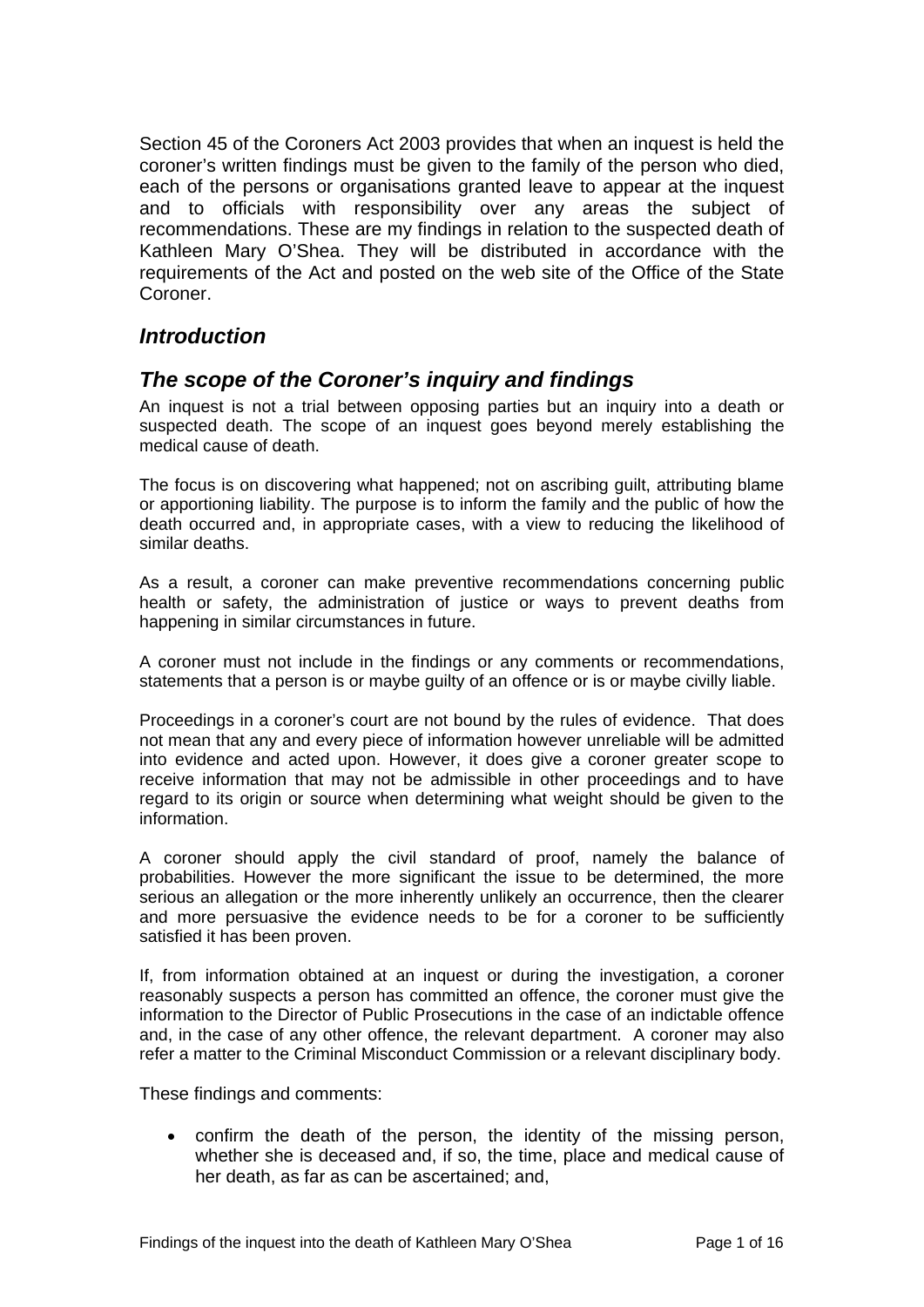consider whether the actions or omissions of any third party contributed to her death.

## *Summary*

At the time of her disappearance Ms O'Shea resided in Melbourne but was visiting Queensland. She left Melbourne on 17 December 2005 and flew to Cairns with her daughter, Brigid O'Shea, then aged 11 years, to visit her son, Alan O'Shea, and his partner, Bryer Drago, in Ravenshoe and to be present for the birth of their child – her first grandchild.

Alan reported Ms O'Shea missing to police on 13 January 2006. He told police he last saw her on 29 December 2005.

Ms O'Shea had a return flight to Melbourne booked for 17 January 2006. She did not catch that flight.

Persons who knew Ms O'Shea believed that she would not have intentionally missed the birth of her grandchild or left her daughter, Brigid or gone so long without contacting her family.

# *Police investigation*

On 18 January 2006, an investigation into the disappearance of Ms O'Shea was commenced. The investigation was named Operation Echo Majestic. Local police and members of the Homicide Investigation Squad investigated Ms O'Shea's disappearance.

Police carried out 'proof of life' checks in relation to Ms O'Shea on Centrelink, financial institutions, Medicare, interstate police and the Registry of Births, Deaths and Marriages. There were no records of any movements or actions by Ms O'Shea after she withdrew money from the Post Office at Ravenshoe on 29 December 2005.

# **Ms O'Shea's background**

Ms O'Shea was born in Melbourne on 4 December 1961. She lived with her parents until she was 17 years of age when she gave birth to her first child, Alan, in Melbourne on 6 November 1978 and she moved in with Alan's father.

When Ms O'Shea was about 19 years old she and Alan moved to North Queensland. She met and formed a relationship with John Parmenter. There were four children of that relationship – Lily (born 15 November 1986), Danny (born 20 December 1989), Tim (born 9 December 1991) and Brigid (born on 15 May 1994).

Shortly after Lily was born, the family moved to Melbourne and lived there for about five years before returning to live in Millaa Millaa.

In about 1997 Ms O'Shea and Mr Parmenter separated. Ms O'Shea and her children went to live with Ruth Welch in Millaa Millaa and then rented a house in Millaa Millaa for about six months. Ms O'Shea, Lily, Daniel and Tim then returned to Melbourne where they lived with Ms O'Shea's mother, Joan O'Shea. Alan stayed in Queensland with Mr Parmenter.

Tim O'Shea returned to Queensland to live with his brother Alan in about mid 2005. At that time Alan was living with Bryer Drago in Millaa Millaa.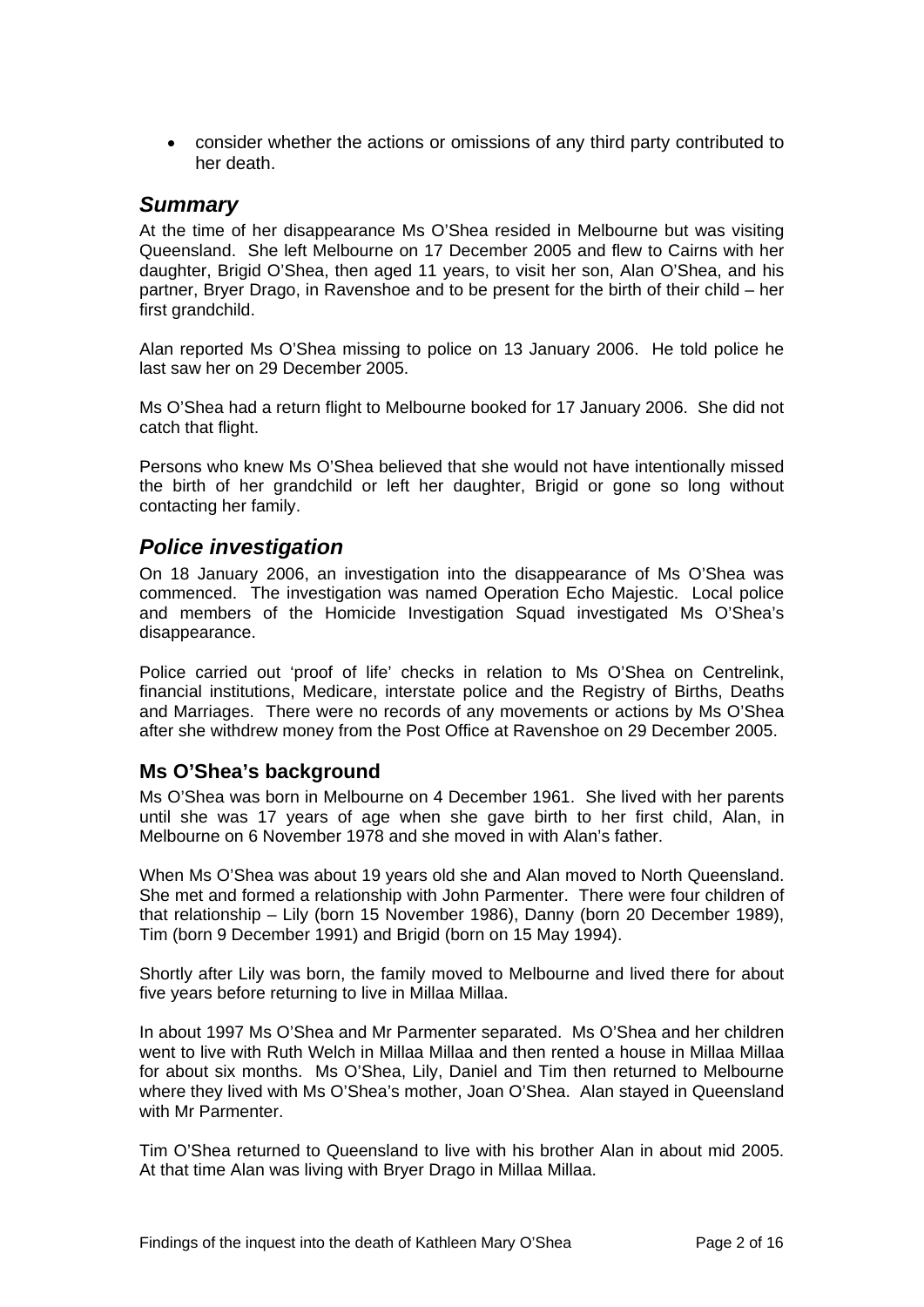At the time of Ms O'Shea's disappearance she was living in Melbourne with her mother, Joan O'Shea, and her children, Lily, Daniel and Brigid.

Ms O'Shea had a close friendship with the ex-husband of her sister, John McKenzie. She did housework for him and he would give her money to help out with raising her children. Mr McKenzie purchased Ms O'Shea's return ticket from Melbourne to Cairns so that she could visit Alan and Tim and see the birth of her grandchild.

#### **Last known movements of Ms O'Shea**

John McKenzie drove Ms O'Shea and Brigid to the airport on the morning of 17 December 2005. Alan O'Shea picked them up from the airport and drove them to his place at Ravenshoe.

Alan and Bryer were living in a shed on a 240 acre property, belonging to Ms O'Shea's friend, Loma Canuto, at 1153 Wooroora Road, Ravenshoe. Tim O'Shea was living with Alan and Bryer, having moved there from Melbourne some months before. Ms Canuto lived in a shed at the front of the property.

Ms O'Shea and Brigid stayed in a tent on the property, near Alan's shed. Ms O'Shea spent most of her time with Ms Canuto, at her shed, and stayed there most nights.

Ms O'Shea spoke to her son, Daniel, on 22 December 2005, and told him she was sorry that she hadn't phoned him for his birthday on 20 December 2005. She told him she was having a good time and all was well.

A friend of Ms O'Shea, Prem Chi'lan Welch, saw Ms O'Shea in town in Mareeba on 23 December 2005 and he gave her Deborah Gifford's address. He also saw Ms Canuto and Tim in town that day.

Ms O'Shea and Tim arrived at Ms Gifford's unit unexpectedly on 23 December 2005 and Ms Canuto picked them up from there that afternoon. Ms Canuto then drove them back to Ravenshoe.

On 28 December Ms O'Shea went to the residence of Naomi Canuto (daughter of Loma Canuto) at 57 Tully Falls Road, Ravenshoe.

Ms O'Shea last spoke to her mother, Joan, on the afternoon of 28 December 2005. Ms O'Shea said that she was calling from a friend's phone. She sounded very happy and said she was having a really good time.

Ms O'Shea last spoke to her daughter, Lily, on the phone on 28 December 2005. She said she was in Atherton doing some shopping.

At about 10.30am on 29 December 2005 Ms O'Shea told Naomi Canuto that she was going to walk into town. She said Alan was going to pick her up. Alan turned up at Naomi's house at about 11am. Naomi told him that Ms O'Shea had gone into town and he then left.

Bank records indicate that an amount of \$200 was withdrawn from Ms O'Shea's bank account at the Ravenshoe post office on 29 December 2005.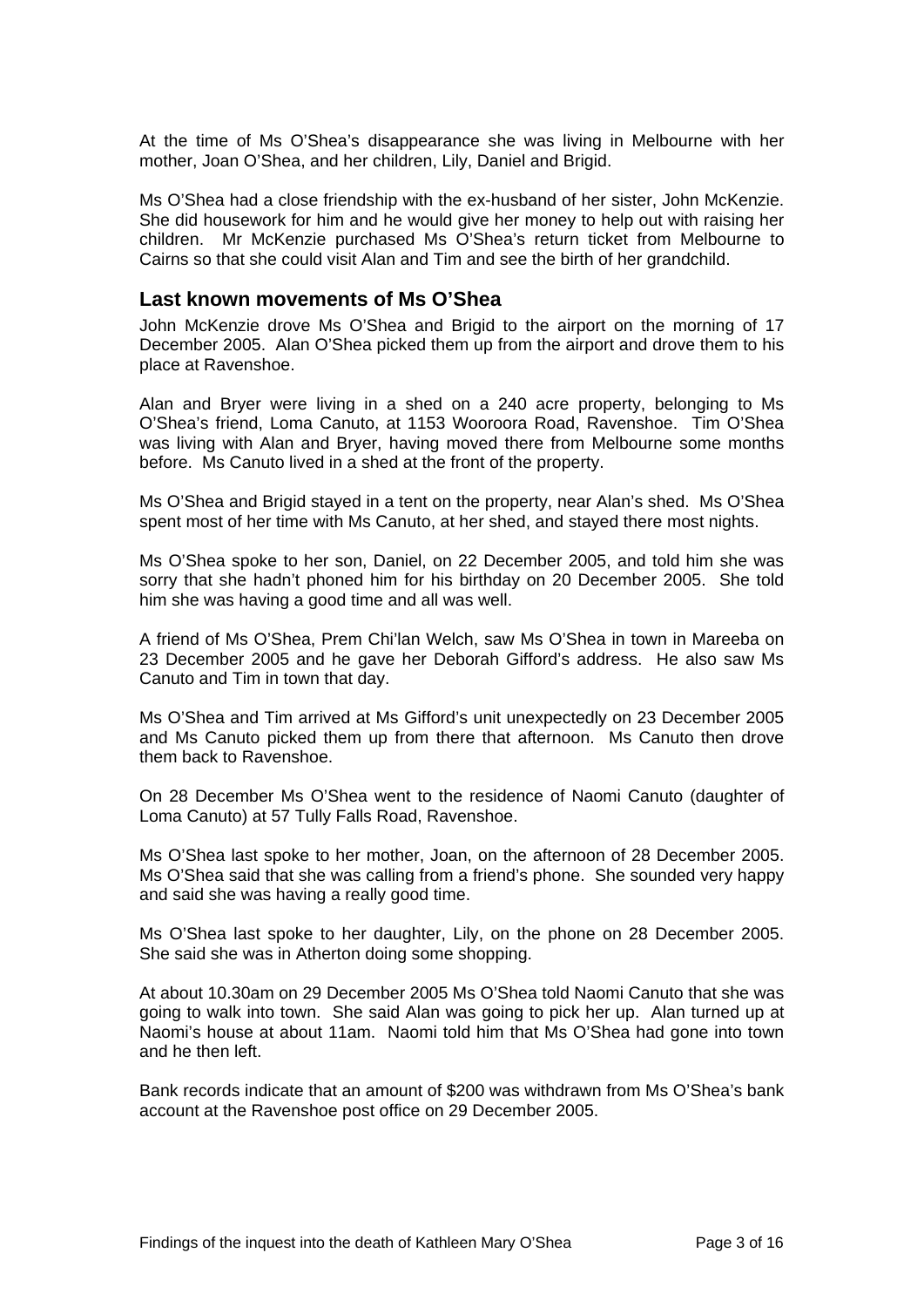Alan told police that he picked Ms O'Shea up in Ravenshoe and then drove her to Atherton. She told him she was going to the pub to play pool and then to visit Ms Gifford at Mareeba.

Bryer Drago gave birth to a baby girl on 9 January 2006. Ms O'Shea had not returned to the property at that time.

Lily phoned Alan on 11 January 2006 to talk about the birth of his baby. He told her that Ms O'Shea was staying with 'Deb' [Debra Gifford] for a couple of days and that he dropped her in Atherton on the Thursday before New Year.

On 11 January Ms Canuto went to Ms Gifford's house to pick up Ms O'Shea and bring her home. She was told that she hadn't arrived and hadn't been there since 23 December 2005.

On 12 January 2006 Lily phoned Alan again and when she was told that Ms O'Shea had not come home she rang all the hospitals in the Atherton area. She spoke to Alan again and they agreed that if Ms O'Shea was not located by 13 January 2006 Alan would report her missing to the police.

Alan reported Ms O'Shea missing to the police on 13 January 2006.

## **Statements and Interviews**

#### **Alan Corky O'Shea**

Alan O'Shea attended the Atherton police station on 13 January 2006 and reported his mother missing. He attended again on 18 January 2006 and provided further information in regard to his mother's disappearance.

He told police that Ms O'Shea had a lot of friends in Cairns but declined to give police any of those persons' names.

He told police that he picked Ms O'Shea up from Ravenshoe on the morning of 29 December 2005 and drove her to the Ravenshoe pub where she purchased a six pack of Coopers Stout beer. He then drove her to Atherton and dropped her off just outside of town and last saw her walking along a street near the hospital towards Atherton. He said that she must have been to the bank prior to him picking her up at Ravenshoe as she gave him \$50 for fuel.

Alan told police that he drove into Atherton, heading towards the hospital, and went down the street that has a 'milko' on the corner [most probably Jack Street] and dropped Ms O'Shea off about halfway down that street as she said she wanted to walk into town from there so that she could finish drinking the beer she had with her. He said she had bought a six pack of Coopers beer from the bottom pub in Ravenshoe – she was drinking a stubby of it when she got out of the car and she left the rest in the car.

Alan said that Ms O'Shea was going to see her friend, Deb [Gifford], in Mareeba but she said she only wanted a lift to Atherton and she would get the rest of the way herself. Alan didn't think this was unusual as Ms O'Shea told him she would go to the pub and have a game of pool. He thought she meant that she would go to the pub in Atherton.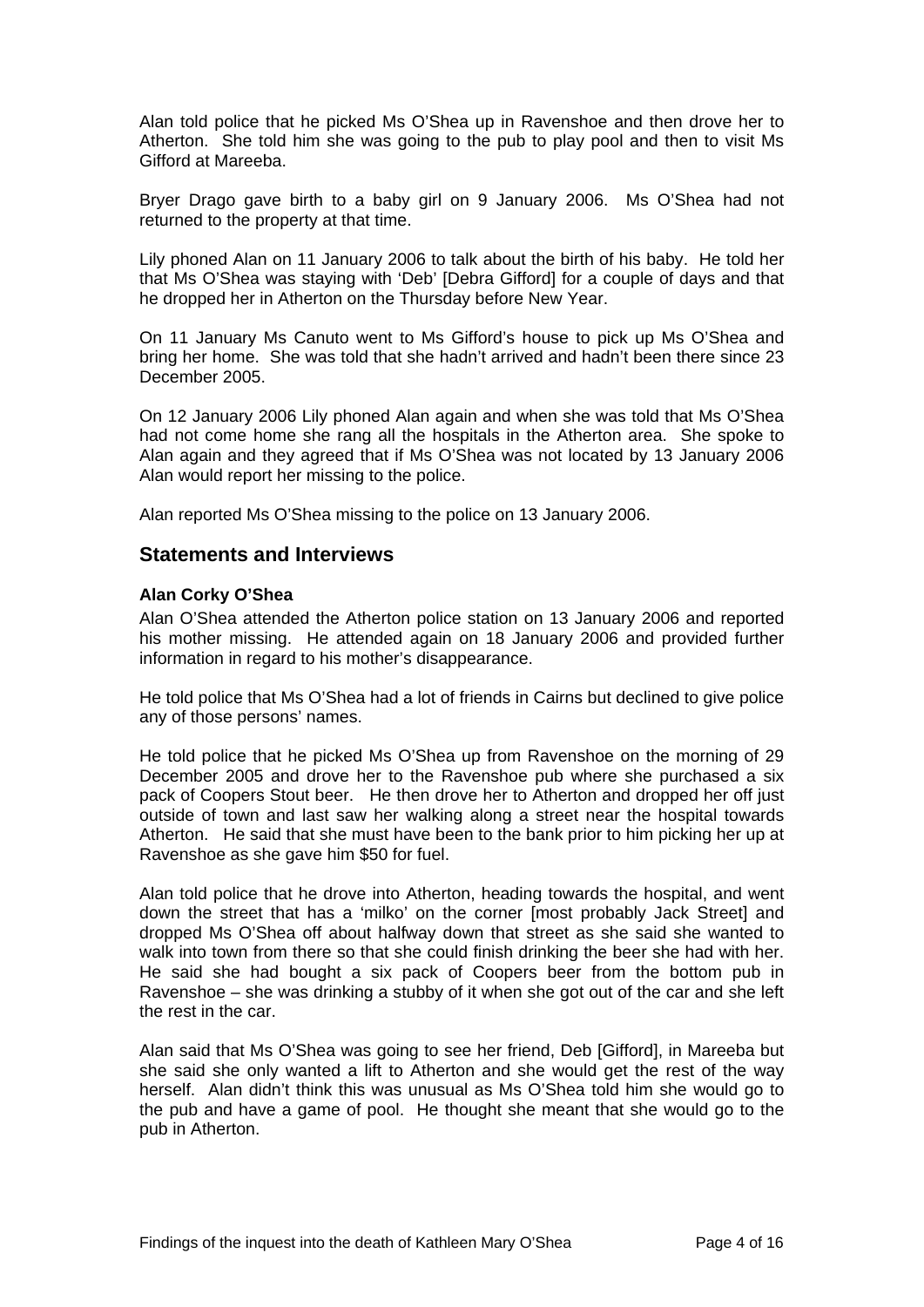Alan told police that he and Ms O'Shea had not been arguing and that they were 'as thick as thieves'. He said that Ms O'Shea had a history of using illicit drugs, had been on the methadone program and had some ecstasy tablets with her when she arrived from Melbourne. He said that after she disappeared he found some used syringes in the tent in which she had been sleeping on the property. He put them in an empty bottle and put it in a hollow tree out in the bush.

Alan told police that Ms O'Shea had about \$500 cash when she arrived in Cairns that she had been given by her friend, John McKenzie. He said that Ms O'Shea only had one bank account, a Commonwealth bank account, and the parenting payment had been her only source of income for years.

Alan, Bryer, their baby, Tim and Brigid left Ravenshoe in February 2006. Alan and Bryer eventually settled in Melbourne.

The investigating officer travelled to Melbourne to obtain a statement from Alan. Alan told him that he would not provide a statement unless his solicitor was present. The officer stated that they could go to his solicitor's office – Alan refused and walked away.

#### **Lily Parmenter**

Lily provided a comprehensive statement to police. She last saw her mother on the evening of 16 December 2005 when they met at her grandmother's house and exchanged Christmas presents before Ms O'Shea and Brigid left for Queensland.

Lily last spoke to her mother on 28 December 2005. Ms O'Shea sounded happy and said she was in Atherton doing some shopping. When Lily became aware that Ms O'Shea had not been seen for some time she encouraged Alan to report her missing. She immediately began making her own enquiries with friends, hospitals, doctors, hotels, etc in the area.

On 20 January 2006, Lily travelled to Atherton to speak to police and assist in the search for her mother.

#### **John Conway McKenzie**

John McKenzie married Ms O'Shea's sister, Colleen, in 1983. Colleen died in September 1988. Ms O'Shea returned to live in Melbourne around that time and formed a close relationship with Mr McKenzie. From 2003 to 2005 Ms O'Shea would visit Mr McKenzie about twice per week. She did his washing, gardening, ironing and cleaning and he gave her money to help her buy things for her children.

In about July 2005 Mr McKenzie paid for Ms O'Shea to fly to Cairns to visit Alan and Tim. When she returned she told him that Bryer was pregnant and asked him to pay for flights for her to return in December 2005 for the birth of the child. He agreed to do so. He paid for and booked flights for her and Brigid and drove them to the airport on 17 December 2005.

Mr McKenzie told police that he phoned a couple of days later and spoke to Alan who confirmed that Ms O'Shea had arrived and said that she was visiting Ms Canuto. Mr McKenzie called again on 23 December 2005 to remind her to call her son Daniel as it was his birthday on 20 December 2005 and she had missed it. He spoke to Alan who said he would pass the message on to her.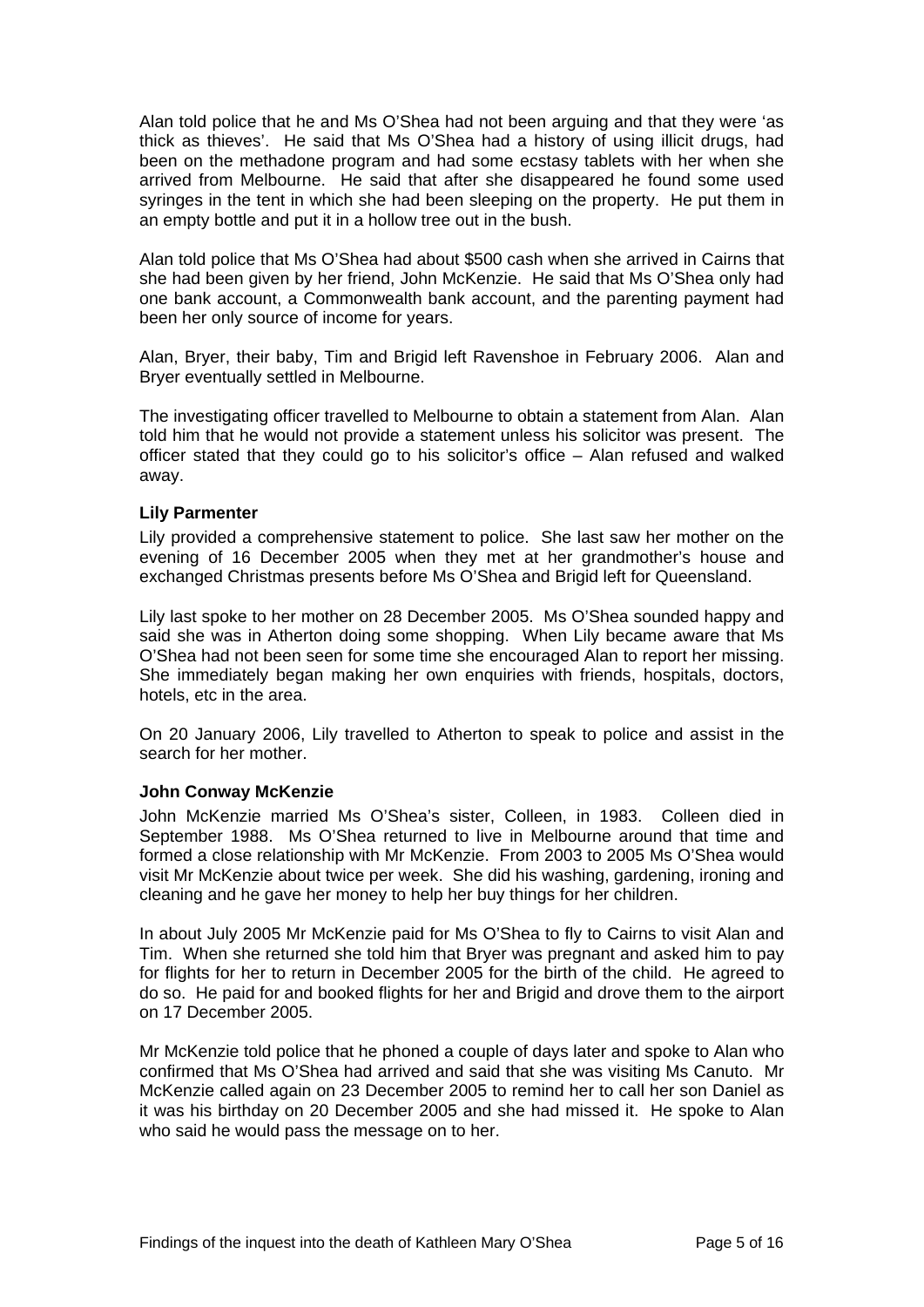A couple of days later Mr McKenzie received a letter from Ms O'Shea in which she stated that she was having a good time, she was visiting friends and thanked him for sending her to Queensland. She apologised for not calling him or Danny and said that she couldn't as there was no phone reception where she was staying.

On 16 January 2006 Mr McKenzie was in Switzerland when he received a phone call from his son who asked him if he had heard from Ms O'Shea as she had gone missing. Mr McKenzie returned to Australia on 22 January 2006.

Mr McKenzie believed that Ms O'Shea used cannabis and, on the odd occasion, amphetamine. He was not aware that she used heroin.

#### **Loma Juanita Canuto**

Ms Canuto gave a statement to police on 18 January 2006. She told police that she had been best friends with Ms O'Shea since Alan was about four years old when she first met her in Cairns. Ms Canuto stated that she lives at 1153 Wooroora Road, Ravenshoe a couple of days per week and for the remainder of the time, with her mother at Mareeba.

Alan contacted her in late 2005 and asked if he, Tim and Bryer could live on her property. She agreed and he built a shack there in which they lived.

Ms Canuto told police that she spent time with Ms O'Shea in July 2005 when she visited Ravenshoe.

She saw Ms O'Shea again in December 2005 when she arrived for the birth of her grandchild. Ms O'Shea stayed at Ms Canuto's a couple of nights and stayed with Alan a couple of nights. Ms Canuto took Ms O'Shea to Mareeba once or twice and one night they stayed at Ms Canuto's mother's place.

Ms Canuto said that on 24 December 2005 [actually 23 December 2005] Ms Canuto picked up Ms O'Shea, Tim and Brigid at Ms Gifford's residence at Mareeba. She drove them to Ravenshoe and then drove back to her mother's house at Mareeba. Ms Canuto told police that was the last time she saw Ms O'Shea.

Ms Canuto told police that after Christmas she found out that Ms O'Shea was missing. She told Alan not to worry as Ms O'Shea was at Ms Gifford's house and she would go and get her. Ms Canuto told police that she said this as she had forgotten that she had picked Ms O'Shea up from there on 24 December 2005.

About a week later Ms Canuto was in Mareeba and went to Ms Gifford's house to find Ms O'Shea. Ms Gifford said that she wasn't there and that Ms Canuto had picked her up on 24 December 2005. Ms Canuto said that she then recalled that she had and realised that she didn't know where Ms O'Shea was.

#### **James Richard Kennedy**

In January 2006 Mr Kennedy was employed as an attendant at the Atherton Hotel Bottle Shop. He believes that Ms O'Shea came into the bottle shop on Thursday 29 December 2005 and purchased beer for which she paid cash.

#### **Deborah Gifford**

Ms Gifford told police that she first met Ms O'Shea in 1997, through her sister, Ruth Gifford (also known as Ruth Welch), when they were all living in Millaa Millaa. Ruth has a son, Chi'lan Welch, who went to school with Alan O'Shea.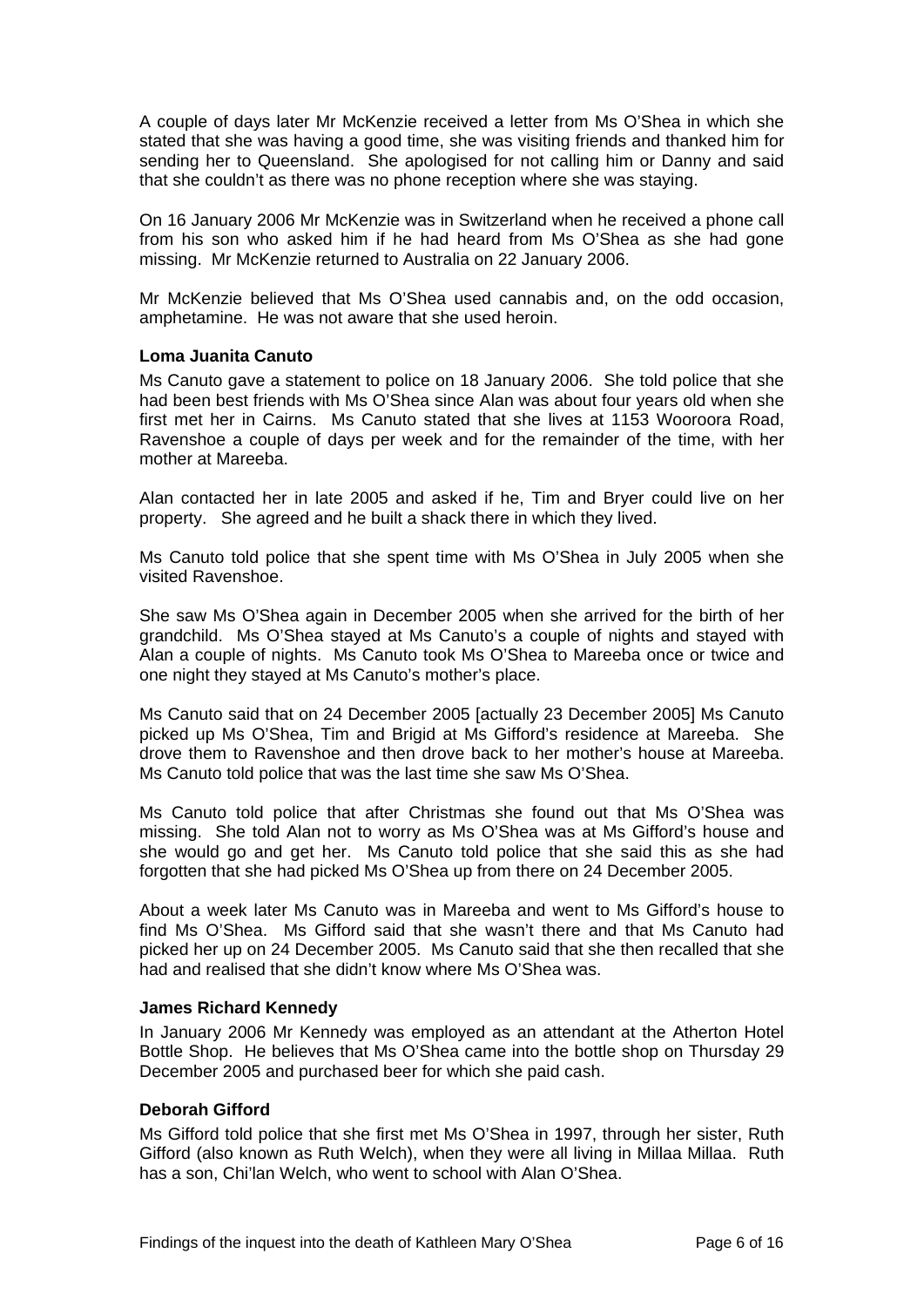In December 2005 Mr Welch was living with Ms Gifford.

Ms O'Shea and Tim turned up to Ms Gifford's house at about 2pm on 23 December 2005. Ms O'Shea was very excited about the pending birth of her grandchild. She said that Brigid had come up with her but she was with Tim that afternoon. She said that she was in Mareeba as Tim had a dentist appointment and that Loma Canuto was going to pick her up. Ms O'Shea said she would be back on 6 January 2006 as that was the date of Tim's next appointment.

Ms Canuto arrived at about 3pm and Ms O'Shea, Tim and Ms Canuto left in Ms Canuto's car. That was the last time Ms Gifford saw Ms O'Shea.

Ms Gifford told police that Ms O'Shea did not turn up on 6 January 2006. On 11 or 12 January 2006 Ms Gifford was at home with Mr Welch. At about 8pm Ms Canuto attended and said she was there to collect Ms O'Shea. Ms Gifford said that she had not seen Ms O'Shea since Ms Canuto picked her up on 23 December 2005. Ms Canuto then said that she had forgotten about picking her up.

#### **Prem Chi'lan Welch**

In December 2005 Mr Welch was residing with his aunt, Ms Gifford*.* 

Mr Welch told police that he knew Ms O'Shea well. He attended school with Alan for a number of years. He went to live in Melbourne in 2001 and resided with Ms O'Shea and her family for about six months.

On 23 December 2005 Mr Welch ran into Ms O'Shea at the shops in Mareeba. He asked her for Alan's phone number. She told him she wanted to visit Ms Gifford and he gave her the address. Mr Welch told police that he also saw Loma Canuto and Tim O'Shea in town that day.

He told police that he did not see Ms O'Shea after he saw her in town on 23 December 2005.

#### **Naomi Canuto**

Ms Canuto told police that Ms O'Shea turned up at her house in Ravenshoe on 28 December 2005 and ended up staying the night. She said that she wanted to stay as Loma Canuto was in Mareeba and she was lonely.

On the morning of 29 December 2005 Ms O'Shea told Ms Canuto Alan was going to pick her up but at about 10.30am she decided to leave and walk into town. She said she was going to get some Coopers Stout.

Alan arrived at Ms Canuto's house at about 11am and Ms Canuto told him that Ms O'Shea had walked into town. He left to go and find her.

On the morning of 29 December 2005 Ms O'Shea and Ms Canuto had a conversation about going to Cairns to celebrate New Years Eve but they made no definite plans.

#### **Mr A**

A witness, identified for the purposes of these findings as Mr A, gave police a statement in December 2013. He has known Alan since 2001 and lived with Alan, Brigid, Tim, Daniel, Piers McKenzie, Prem Welch and Ms O'Shea at 1 Terry Street,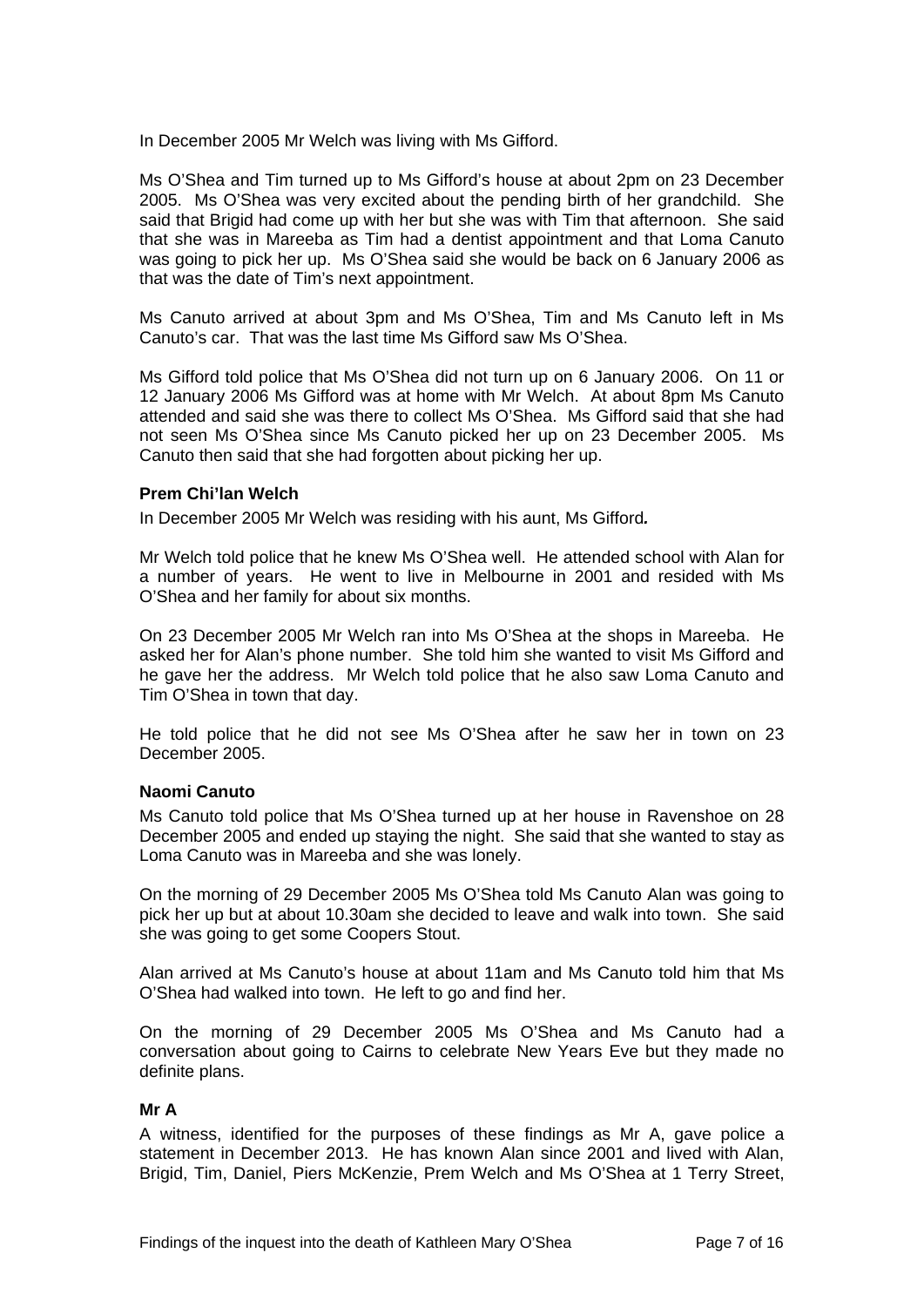Balwyn in 2002 for about seven or eight months. Mr A stated that, during this period he used amphetamines and cannabis with Ms O'Shea, Alan and Piers. He said that they also used heroin but he did not.

In 2007 Mr A met up with Alan at a friend's place in Mooroolbark. Alan said that Ms O'Shea was missing. They exchanged phone numbers.

About three weeks later Mr A saw Alan again at the same house. He was buying drugs from them. Mr A later visited Alan at his house. Tim and Brigid were living there with him. About a week later Mr A moved into that house.

Mr A told police that about three weeks after he moved in he, Alan and Tim were talking about Ms O'Shea. Alan had been drinking. He said to Mr A, 'You know I killed Mum, don't you?'

Mr A thought that Alan was trying to scare him. He didn't believe that he had killed Ms O'Shea.

A few days later he came across Alan and Tim talking in the back yard. He heard Tim say, 'We can just dig it up.'

He asked what they were talking about and Alan said that he had buried ten pounds of 'pot' in Queensland. He then said something about it being so long ago that it would have decomposed.

About two weeks later they were drinking in the back yard around a fire and the police attended due to a fight. Alan told Mr A that he was worried he was going to get caught for killing Ms O'Shea.

Mr A told police that he has suffered from mental illnesses due to drug use but that he was not using drugs when he gave the statement and that his memory of his conversations with Alan in relation to Ms O'Shea were very clear.

#### **Bryer Drago**

Ms Drago went to school with Piers McKenzie and through him met Ms O'Shea and her children. In June 2001 she began a relationship with Alan O'Shea. In April 2002 she and Alan left Melbourne and moved to the Atherton Tablelands where they lived until shortly after Ms O'Shea's disappearance and the birth of their child in January 2006.

Ms Drago told police that although Brigid was with her and Alan most of the time they visited, Ms O'Shea spent a lot of the time with Loma Canuto, about half a kilometre away but on the same property.

She said that on 29 December 2005 Ms O'Shea wanted to go to Mareeba to visit a friend. As Ms Drago was in the last days of her pregnancy Alan didn't want to be away too long but agreed to drive Ms O'Shea to Atherton. Ms Drago said that she stayed home with Brigid and Tim.

When the child was born on 9 January 2006 Ms O'Shea had not returned home but they didn't think this was unusual. Several days after the birth Alan drove to the airport to collect Ms Drago's family who came to visit them.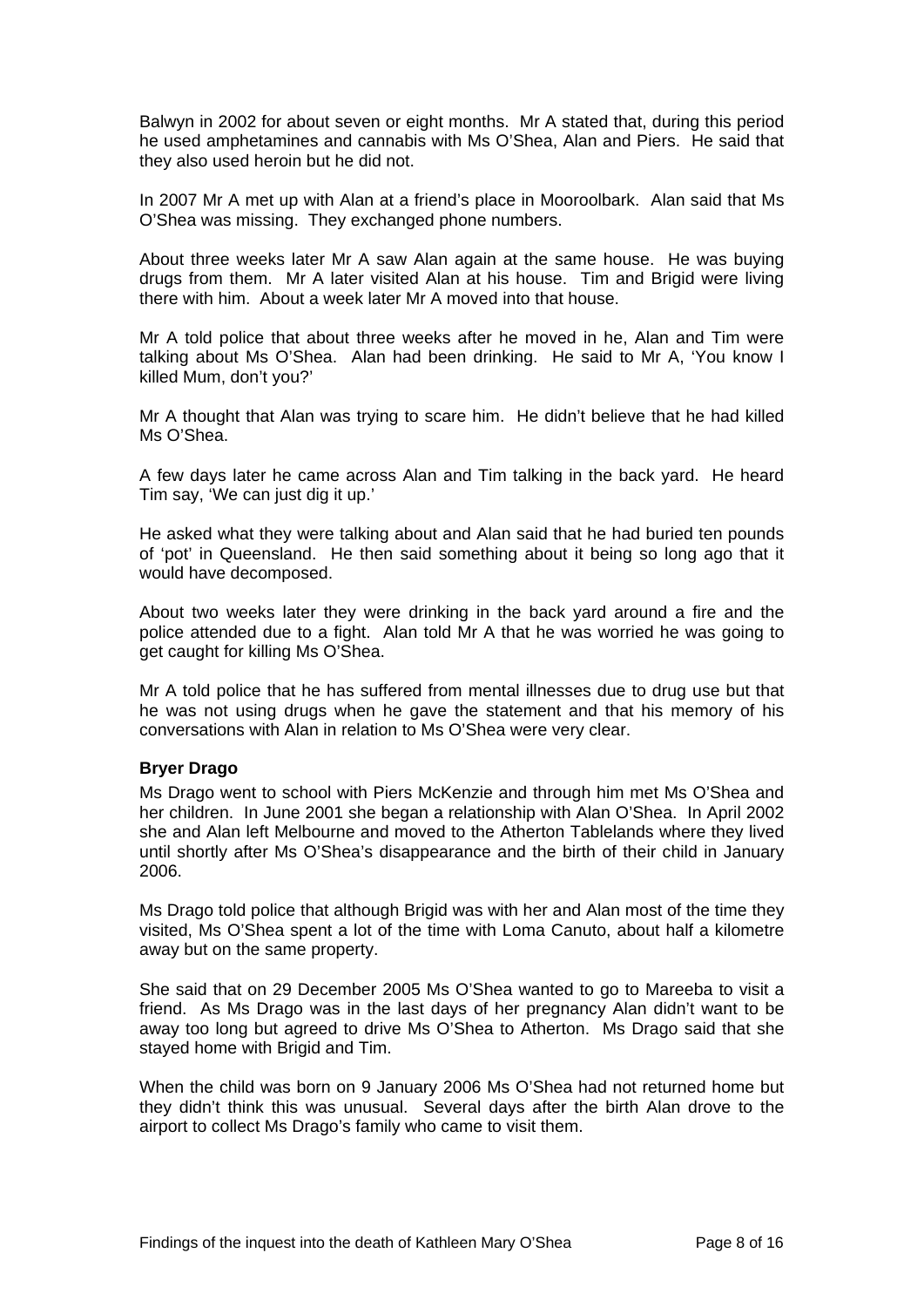About a week after the birth Alan began to express concern for his mother and to call around looking for her. When he realised that she didn't arrive at her friend's house in Mareeba he reported her missing to the police.

About 8 or 10 days after the birth, police came to the property and arrested Alan for possession of cannabis. The Department of Child Safety took custody of the baby.

Ms Drago re-gained custody of the child about five days later but only on the basis that she not return to live at the property. She flew to Bundaberg to live with her grandmother. A few weeks later Alan, Tim and Brigid also went to live in Bundaberg. About three weeks later the police came and took Brigid to Melbourne to live with her grandmother, Joan O'Shea. Alan, Tim and Ms Drago moved to Melbourne in early 2007. Alan and Ms Drago separated in September 2007.

## **Mr B**

In late 2007, a person, identified for the purpose of these findings as Mr B, pleaded guilty to an ex officio indictment containing five counts of rape, five counts of sexual assault, one count of assault with intent to rape, one count of assault occasioning bodily harm whilst armed, one count of deprivation of liberty and three counts in relation to cannabis.

The circumstances of the offences were that at 1am on 2 June 2007 the victim (a 31 year old female) was walking along the Palmerston Highway near the Millaa Millaa turnoff. B offered her a lift which she accepted. He then convinced her to go to his home and said that after he had some tea he would take her to her destination.

When she attempted to leave the house B struck her twice on the head with a piece of timber and dragged her back inside the house where he forced her onto a bed and removed her clothes. He then tied her hands to the bed head with a rope, sexually assaulted her, forced her to perform oral sex whilst slapping her face repeatedly. He bit her numerous times and urinated on her. He forced her to perform oral sex numerous times.

He told her she was not going anywhere and again forced her to perform sexual acts.

He went to sleep and when he awoke took her to another room where he whipped her repeatedly and anally raped her with an object. He told her he was going to keep her and that if she did as he told her she would be fine.

By this time it was dawn. B went to another room and the victim managed to free her hands and escape from the house. B ran after her but she managed to reach a neighbouring house and the occupants took her in and phoned the police.

The victim suffered swelling and lacerations to her head, bite marks on her chest, multiple abrasions and bruises on her arms, knees and buttocks and an injury to her perianal region. At one stage B told the victim to remove one of her earrings. He took it off her and put it somewhere.

B's actions were described by the sentencing judge as 'a shocking and horrible and prolonged series of violent and degrading acts'. The victim had been in fear that she would be killed.

B was sentenced, after appeal, to 12 years imprisonment.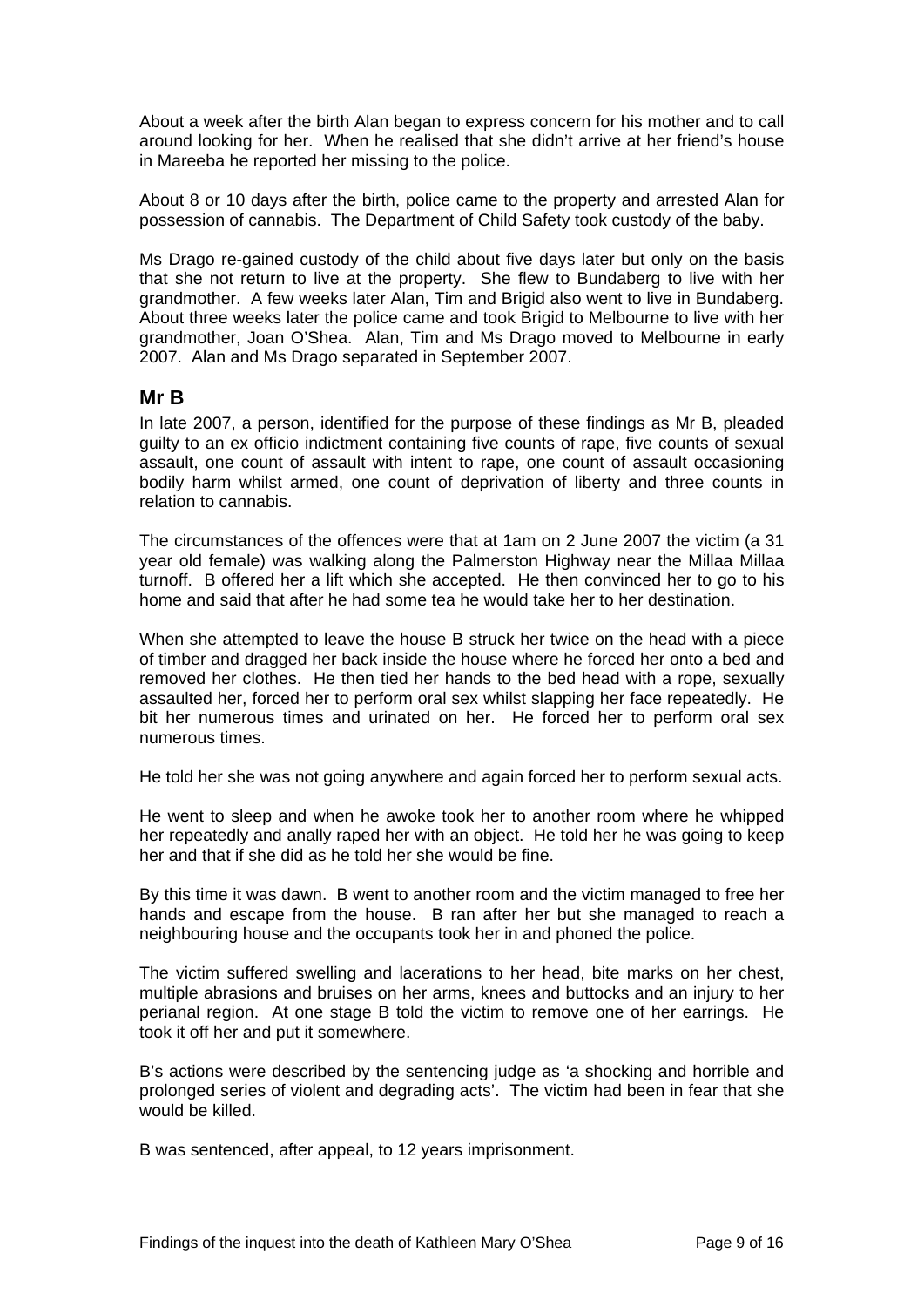# **The inquest**

A pre-inquest directions hearing was held on 27 March 2014 and the inquest listed to commence on 12 May 2014. Lily sought and was granted leave to appear. No other persons sought leave to appear.

Material gathered during the police investigation and the coronial investigation was tendered as evidence at the commencement of the inquest. A total of 41 exhibits were tendered at the commencement of the inquest including witness statements and documents.

Seventeen witnesses were called to give evidence:

- Tim O'Shea
- Alan O'Shea
- Brett Devine
- Lily Parmenter
- James Kennedy
- Debra Gifford
- Prem Chi-Lan Welch
- Grant Laurence
- Loma Canuto
- Naomi Canuto
- John McKenzie
- John Parmenter
- Daniel O'Shea
- Brigid O'Shea
- Bryer Drago
- Mr A
- $\bullet$  Mr B

# *The Evidence*

Most of the witnesses gave evidence that was consistent with the information they had provided to police. Few witnesses were able to add anything further.

# **Brett Devine**

Senior Sergeant Brett Devine gave evidence that he became responsible for the investigation into Ms O'Shea's disappearance some time after her disappearance. He concluded that her last confirmed movement was the withdrawal of money at the post office in Ravenshoe on 29 December 2005.

# **Lily Parmenter**

Lily gave evidence consistent with that information provided in her statement. She stated that on 9 January 2006 she phoned Alan to speak to him about the birth of his child. She asked him about Ms O'Shea and how she was reacting to the birth of her grandchild. Alan said that she was at Debbie's. It was then that she found out that Ms O'Shea had not been seen by the family since 29 December 2005. She said that she asked Alan for Loma Canuto's phone number so that she could ring her and ask about Ms O'Shea's whereabouts. Alan told her he did not have it. She then phoned about four or five people until she obtained Loma's number and phoned her. Loma told Lily that Ms O'Shea was in Mareeba.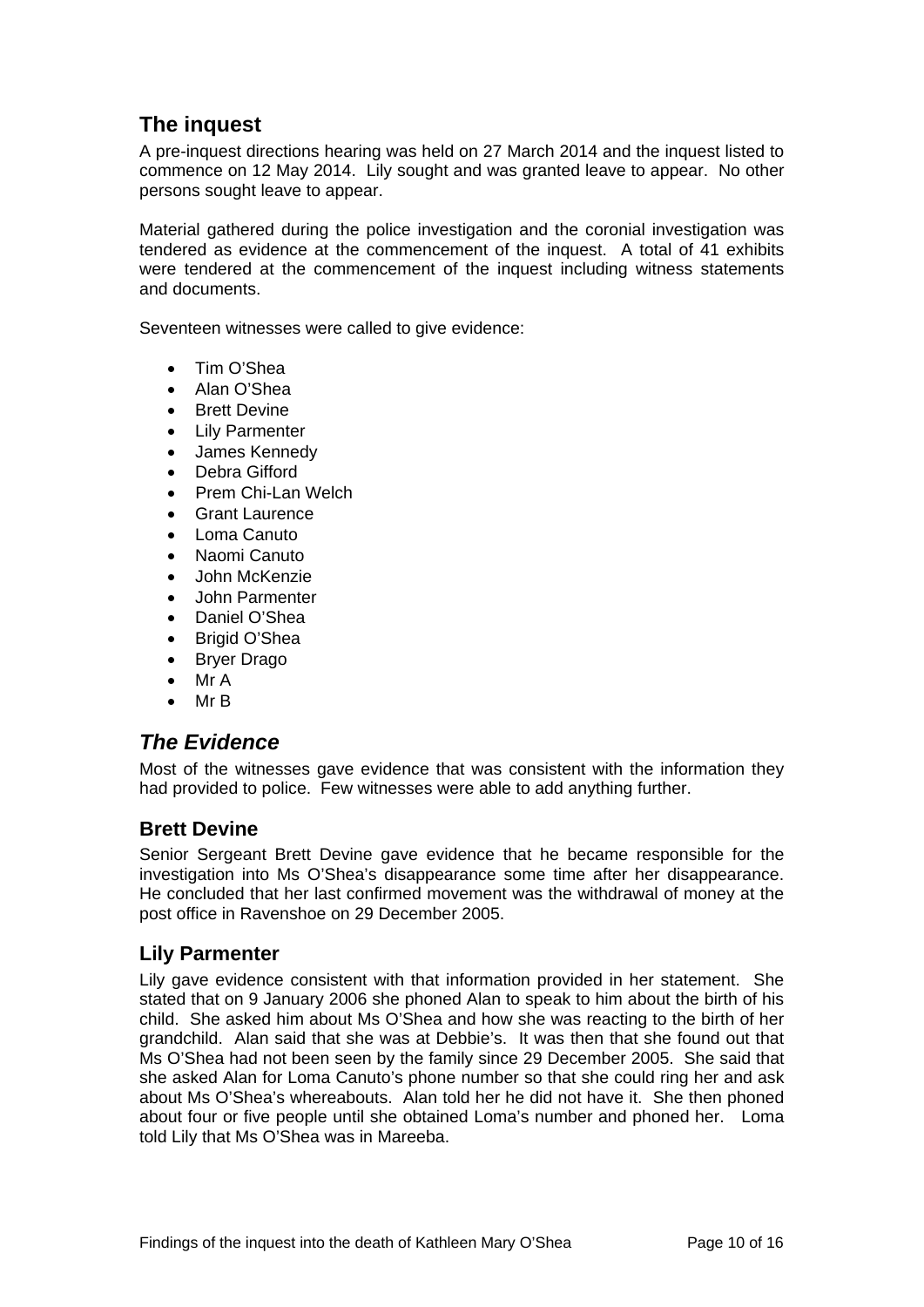Lily said that prior to 9 January 2006, although she had spoken to Alan over the phone, she had not known that Ms O'Shea was missing.

Ms Parmenter recalled that Ms O'Shea went to visit Alan, Tim and Bryer in mid 2005. It was when she came back from that trip that she told Lily that Bryer was pregnant.

Ms O'Shea had sent Tim to live with Alan in 2005 as he had been hanging out with a bad crowd and she was worried that he was going to get into trouble.

## **James Kennedy**

Mr Kennedy gave evidence that he attended the same school as Alan O'Shea and he saw Ms O'Shea over the years and knew her to be Alan's mother. He stated that he recognised her when she came into the bottle shop and he believed that to have occurred on the afternoon/evening of 29 December 2005. He said that he then saw the poster which was put up when she went missing and he recalled that he had seen her.

Mr Kennedy said in evidence that his recollection was that Ms O'Shea came into the bottle shop with two men. He thought that one of them might have had a black beard and worn a flannelette shirt. He could not recall the other man's appearance.

Ms O'Shea bought a six pack of either VB or Coopers Stout beer and he had a normal conversation with her which would have taken about two to two and a half minutes. She then left with the two men.

Mr Kennedy was in no doubt that the person he saw was Ms O'Shea.

## **Deborah Gifford**

Ms Gifford gave evidence consistent with her statement to police. She was an open, credible and honest witness who provided as much information as she could. Ms Gifford was shown a photograph of Mr B. She said that she didn't know him but his face was familiar to her and it was possible that she had seen him in the pub at Millaa Millaa or whilst working on a farm.

## **Brigid O'Shea**

Brigid gave evidence that she recalls seeing her mother in the car with Alan on the day she disappeared.

## **Mr A**

Mr A's evidence at the inquest was consistent with his statement. He stated that he had decided to provide the information to police after he saw Lily's Facebook page on her mother's disappearance as he thought that it was the right thing to do.

Mr A admitted that he had suffered from mental illnesses but said that he is on medication, under a treatment team and stable currently. He said that he has experienced delusions in the past but that afterwards he knows he has been delusional and he is in no doubt that the conversations with Alan occurred as he recalls.

Mr A was an impressive witness who answered with candour and honesty. I believe that the conversations he referred to did in fact occur, however, I cannot be certain of their meaning. It is possible, especially considering the evidence of Tim O'Shea, that Alan feels responsible for his mother's death. That could have caused his initial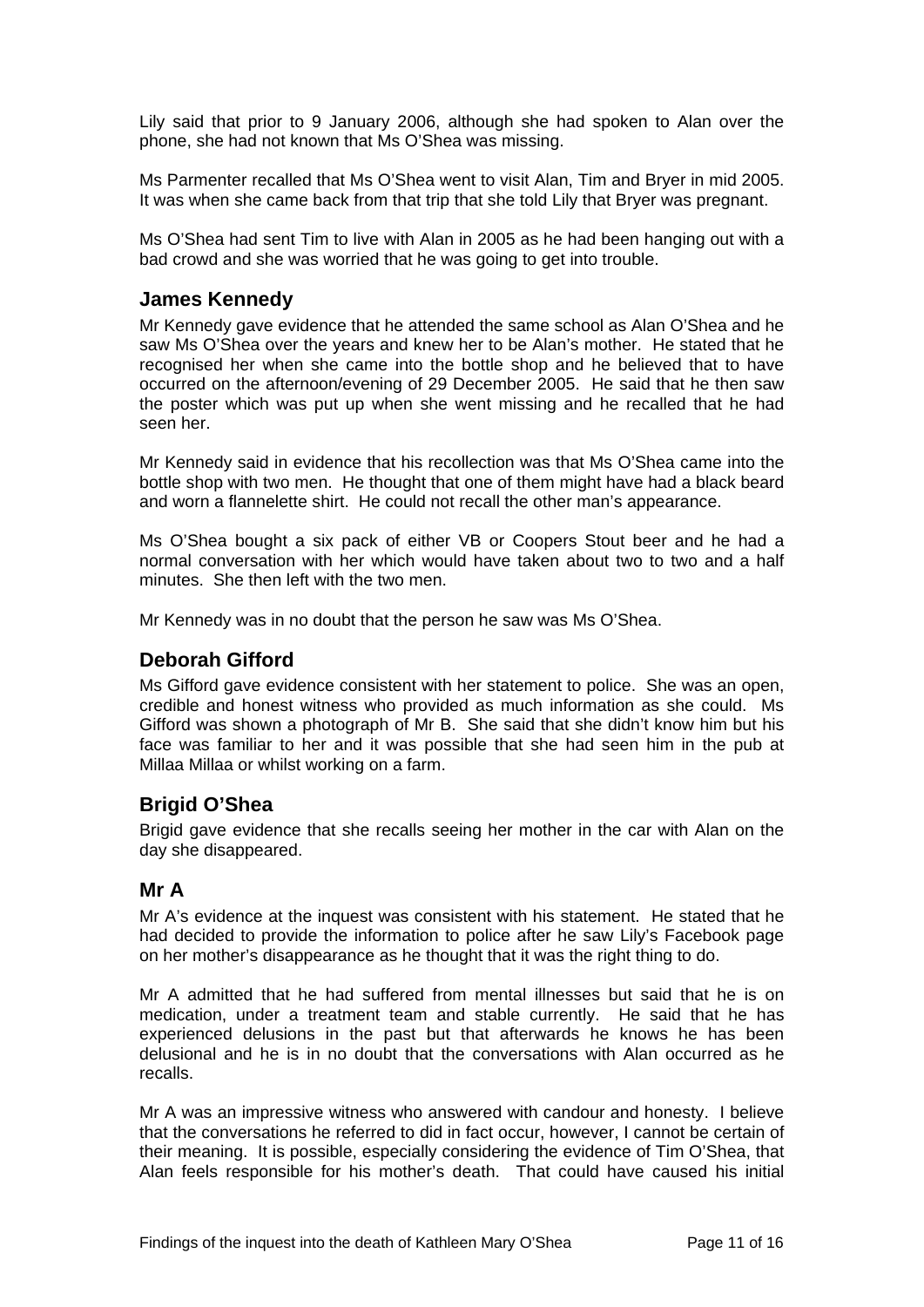outburst when he stated that he killed his mother. Mr A's initial reaction was that he didn't believe the statement. The other conversations are ambiguous. It is consistent with other evidence that Alan was concerned that the police thought he was involved in his mother's death. It is possible that this was the reason for his concern that he would be arrested rather than any guilt on his part.

# **Tim O'Shea**

Tim gave evidence in regard to his excellent relationship with his mother.

Tim didn't see anything to indicate that Ms O'Shea had drugs in her possession in December 2005.

Tim stated that Ms O'Shea spent a lot of time at Loma's place during her visit in December 2005. He last saw her around New Year's Eve and she was at Loma's and told him that she was going to spend New Year's Eve with Deb and Ruth and invited him to go with her. He declined. He then saw her in Alan's car as they drove away.

Tim said that Alan returned to the camp after about an hour.

Tim said that Alan was angry after he was spoken to by police about Ms O'Shea's disappearance as he thought that the police suspected that he was involved.

Tim said, 'Out of everyone, Alan loved Mum the most.'

## **Mr B**

Mr B gave evidence that he left Western Australia and came to live in Millaa Millaa in August 2000. He came to Queensland alone and rode a motorcycle which he kept until 2001.

He said that he lived in a house on the Palmerston Highway for a few months and then moved to Millaa Millaa. He worked spasmodically during his time there including fruit picking at Tolga, casual farm work, some fencing work, casual painting at the school and at some dairies.

Mr B said that he frequently drank at the Millaa Millaa pub and played pool there in a pool competition. He also went to other pubs to play pool – he recalls playing pool at Mareeba on one occasion and at Atherton once or twice per year. He said he very seldom drank at the Atherton pub.

Mr B said he also went to Atherton to buy groceries and to submit his Centrelink form. He submitted his form once per month and he thinks that he did it on a Thursday. Mr B said that he sometimes got a lift from a friend to Atherton and he sometimes borrowed a car from a friend.

Mr B said that in 2005 he had an ANZ bank account and there was a debit card linked to that account which he would use to make purchases.

Mr B said that he knew Alan as he had met him on one occasion when he went with a friend to Alan's house in Millaa Millaa to get some timber.

## **Alan O'Shea**

Mr O'Shea was served with a summons to attend the inquest but failed to appear. On 12 May 2014 I issued a warrant for his arrest. As at 16 May 2014 when all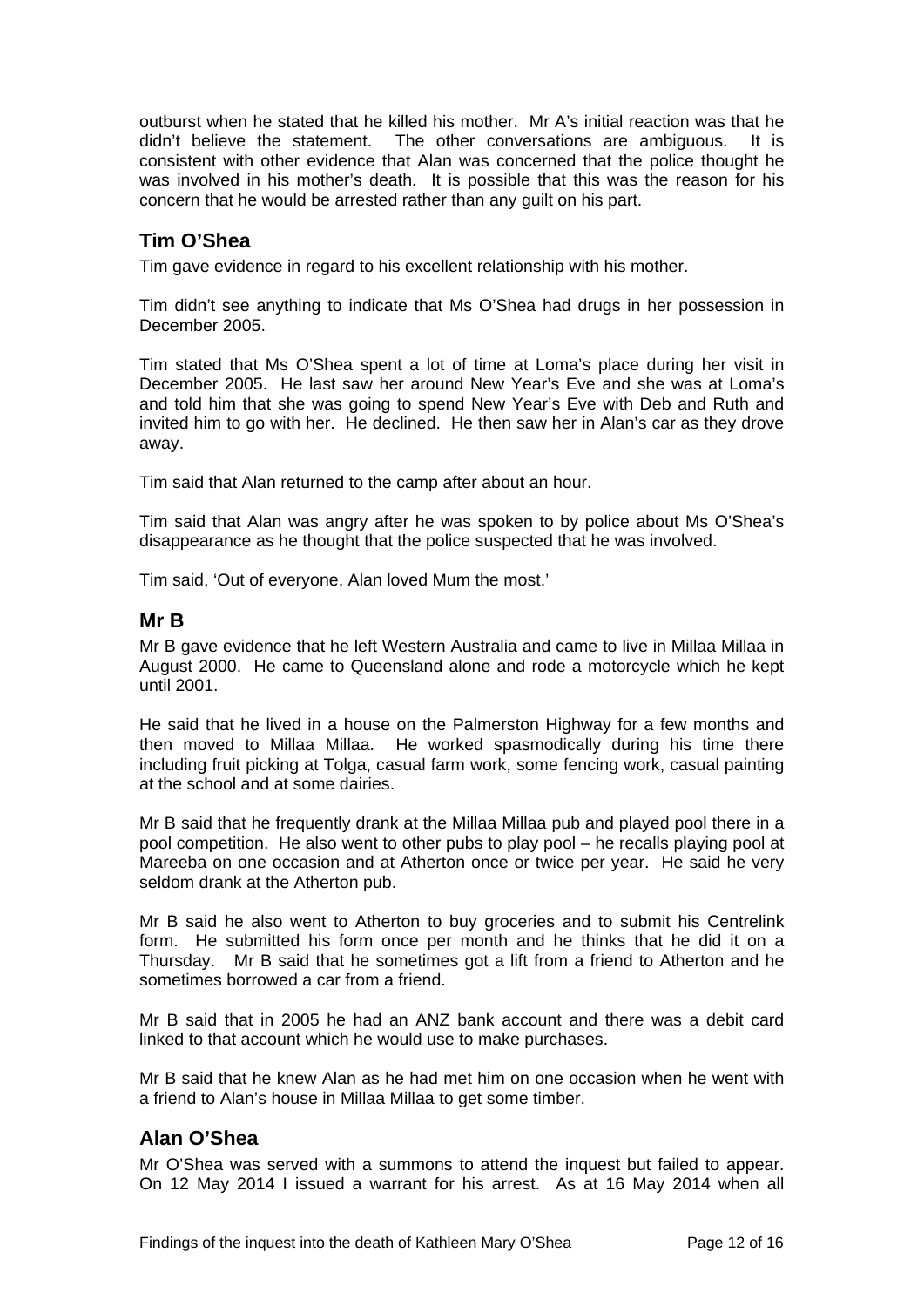witnesses had been called Mr O'Shea had not been located and had not appeared. I adjourned the inquest for mention on 11 June 2014 to give him an opportunity to contact my office and/or give evidence.

As of the date these findings were delivered, Mr O'Shea had not contacted my office and had not been arrested on the warrant. It is clear that Mr O'Shea does not wish to take part in this inquest. It became evident during the inquest that Alan was very angry about the early stages of the police investigation. He believed that police were treating him as a suspect and that this resulted in his baby being removed by the Department of Child Safety. It may be for these reasons that Alan has refused to cooperate with police (since the interview) and refused to participate in the inquest.

As Alan was one of the last persons to see Ms O'Shea and considering that he may have been able to give evidence as to whether he knew Mr B and the circumstances of their meeting/s, it is very unfortunate that he has chosen not to participate in the proceedings. His evidence may have been very relevant.

On 11 June 2014 I recalled the warrant and excused Alan O'Shea from appearing on the summons.

# **Findings required by s. 45**

I find that Kathleen Mary O'Shea is deceased. I am required to find, as far as is possible, the medical cause of death, who the deceased person was and when, where and how she came by her death. As a result of considering all of the material contained in the exhibits, I am able to make the following findings.

| Identity of the deceased | Kathleen Mary O'Shea                                                             |
|--------------------------|----------------------------------------------------------------------------------|
| How she died             | Undetermined                                                                     |
| <b>Place of death</b>    | I find that Ms O'Shea died in the area of<br>the Far North Queensland Tablelands |
| Date of death            | Ms O'Shea died on or soon after 29<br>December 2005.                             |
| Cause of death           | Undetermined                                                                     |

## **Comments and recommendations**

Section 46 of the *Coroners Act 2003* provides that a coroner may comment on anything connected with a death that relates to public health or safety, the administration of justice or ways to prevent deaths from happening in similar circumstances in the future.

## *Comments*

All who knew Ms O'Shea described her as a happy, fun-loving and likeable person and, above all, a loving and devoted mother who would do anything for her children. She was much loved by her friends and her family. All were adamant that she would not leave her children for any substantial period without letting them know where she was.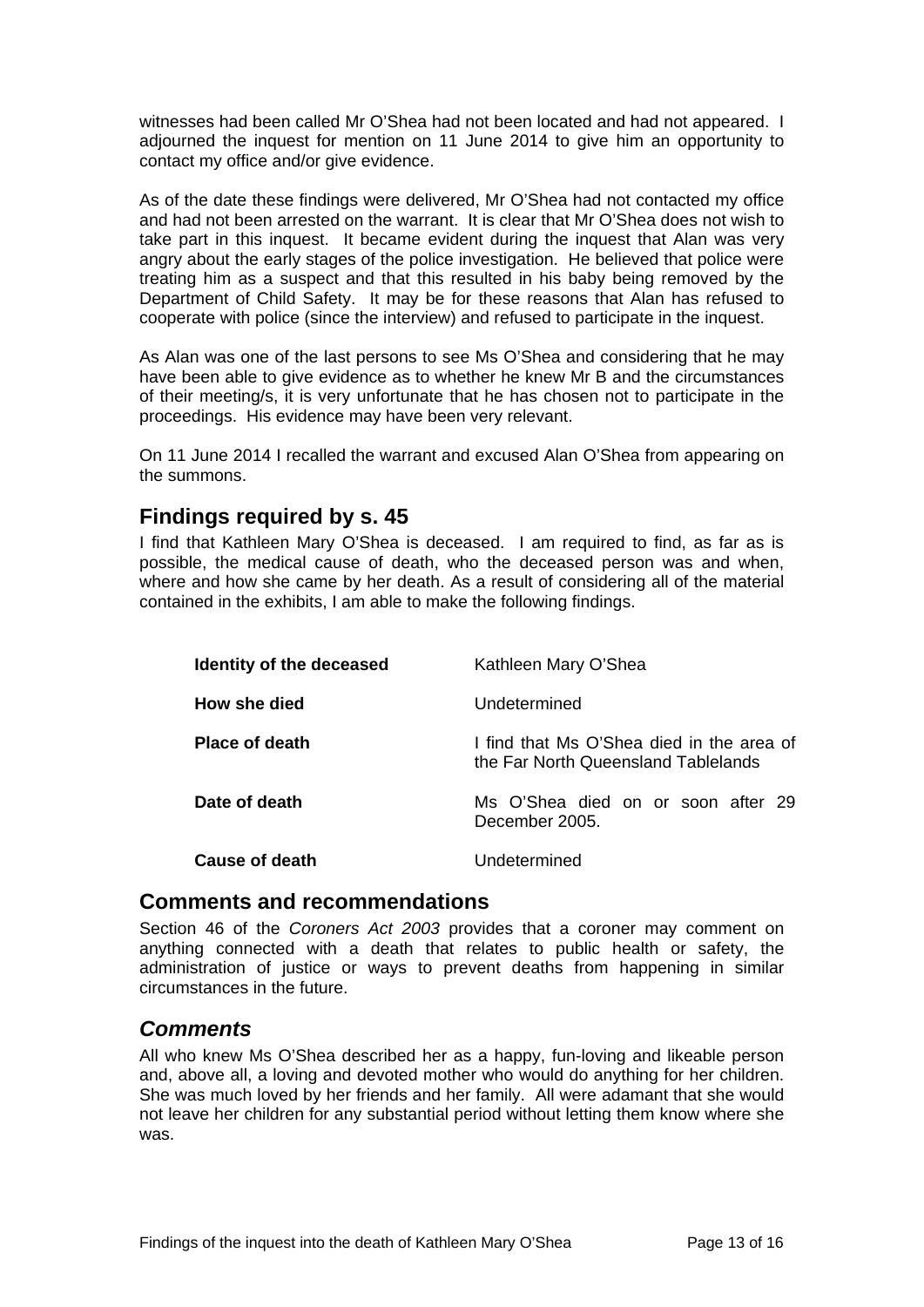Most of the witnesses stated they had known Ms O'Shea to hitch hike and they wouldn't be surprised if she had hitch hiked in December 2005 if she needed transport.

Ms O'Shea was a person who liked to drink Stout beer although she rarely drank to excess. She led what could be described as an alternate lifestyle. She wore eccentric clothing, she smoked marijuana and was known to have used amphetamine and heroin at times.

Some of the witnesses stated that they believed John McKenzie was somehow involved in the disappearance of Ms O'Shea. There is no evidence whatsoever to support that view.

There are five possible explanations for Ms O'Shea's disappearance – firstly, that she intentionally disappeared and does not want to be found, secondly, that she committed suicide, thirdly that she died from natural causes, fourthly that she died from a drug overdose and an unknown person disposed of her body, and finally, that another person caused her death and disposed of her body.

There is no reason to believe that Ms O'Shea intentionally disappeared. It is clear from the evidence heard at this inquest that she would not have left her children, on whom she doted. She had never left them for any period of time when they didn't know of her whereabouts. She has not been seen in Queensland or Melbourne and there is no record of any activity by her since 29 December 2005.

There is also no evidence that Ms O'Shea committed suicide. She was not depressed or unhappy. She was enjoying a holiday with some of her children in Ravenshoe, visiting friends and very much looking forward to the birth of her first grandchild. Most significantly, had she committed suicide it is likely that her body would have been located.

Ms O'Shea was not suffering from any illnesses to the knowledge of family or friends. If she died of natural causes it is again reasonable to assume that her body would have been found.

Ms O'Shea was known to be a user of illicit substances including cannabis, amphetamine and heroin. Shortly before her death she was, according to Alan O'Shea, in possession of ten ecstasy tablets. Alan O'Shea told police that after his mother disappeared he found a number of used syringes in the tent in which she had been sleeping on his property.

I have considered the possibility that Ms O'Shea went to Mareeba as planned and there died from an accidental drug overdose and that an unknown person or persons disposed of her body, perhaps to ensure that they would not come to the attention of police. However, this is not a likely scenario.

Alan O'Shea drove Ms O'Shea to Atherton on 29 December 2005. He dropped her at a street there and she told him that she was going to the Atherton Hotel to play pool and from there she would go to Mareeba to visit friends. Alan O'Shea then returned home.

I am satisfied that Ms O'Shea was last seen by the bottle shop attendant in the bottle shop of the Atherton Hotel that evening. She left there in the company of two men.